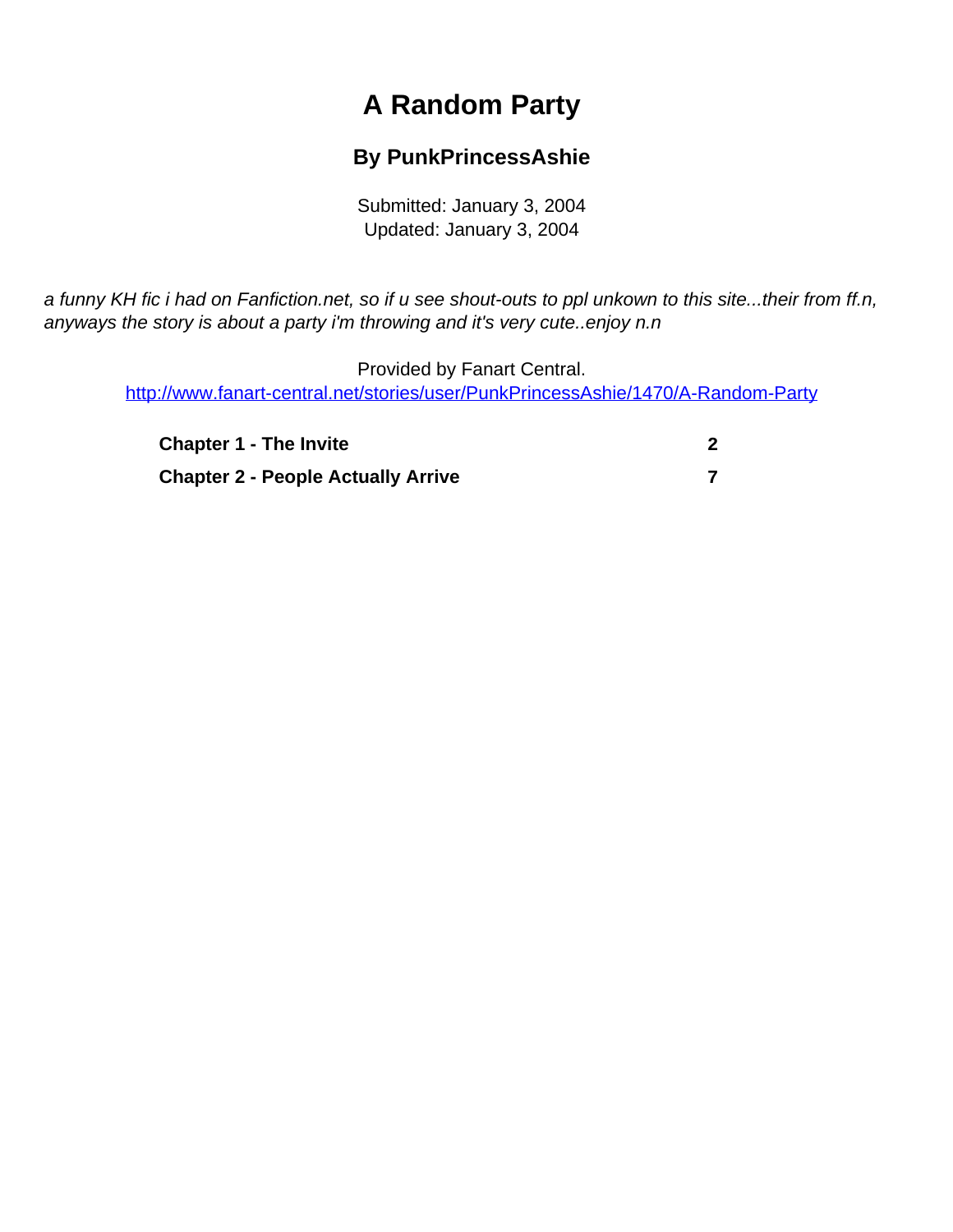## **1 - The Invite**

<span id="page-1-0"></span>Okayu: HEY PPL!!! I gots a new story for ya!!

Osuku: T\_T even though she didn't finish her other stories.

Okayu: ^^U yah but I jus had to make this story. I hads to make a funny KH story now here it is.

DISCLAIMER: Osuku: Okey \*Okayu glares at Osuku\* ^^U hehe I mean Okayu, does not own KH so no sueing thank u.

 $\sim$ \*~\*Chapter 1\*~\*~

::Okayu is sitting in her parents room looking through all their stuff::

Okayu: hm..i wonder what they keep in here \*opens parent's closet\* nope nothing \*closes it\*

::Osuku walks in::

Osuku: what are you doing? \*crosses arms\*

Okayu: looking for something to do, why?

Osuku: oh, because I was thinking maybe we could call up some people an have some what of a get together, neh?

Okayu: \*jumps up\* YEH AN I KNOW JUS WHO TO CALL!!

::Ghost Buster's music starts to play::

Okayu: --;; that's not what I meant

::Music stops::

Okayu: OK!! FOLLOW ME!! \*points importantly\*

Osuku: -\_-U why do I even bother

 $\sim$ \*In the kitchen\* $\sim$ 

::Okayu grabs the phone an looks down a list of phone numbers::

Osuku: Any day now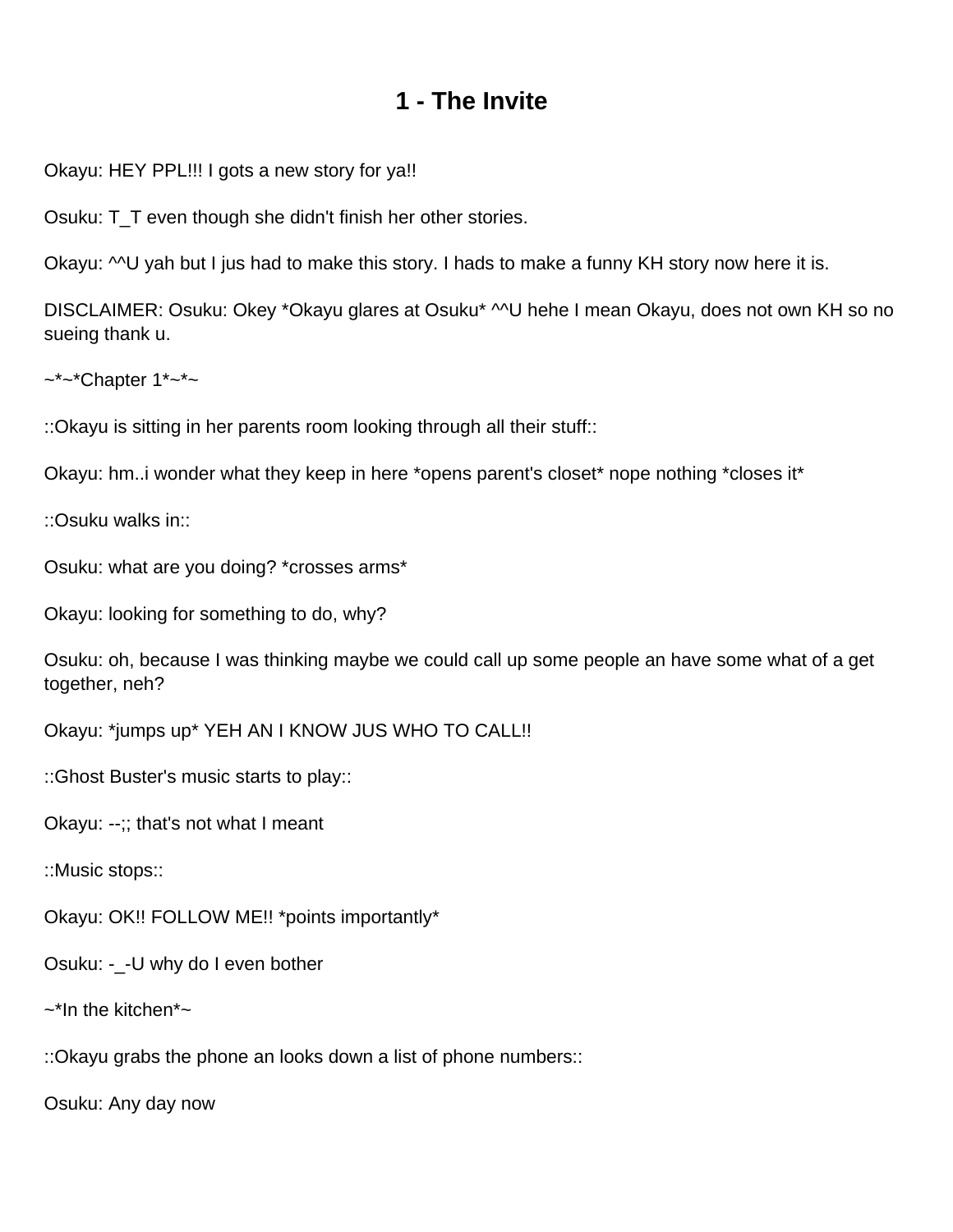Okayu: hush up.AH HA!!!! Osuku: What? Okayu: ^-^ We could call Sora Osuku: And? Okayu: We could call Sora Osuku: -\_- Sora is NOT gonna be the only guest Okayu: Why not? Osuku: Because..it'd be fun to have other people too.I mean with just Sora, that really isn't a party Okayu: Aahs! \*sly grin spreads across face\* it is to me Osuku: \*throws book at Okayu\* GET YOUR MIND OUT OF THE GUTTER!! Okayu: @\_@ o okay Osuku: NOW CALL SORA AND THEN CALL SOME OTHERS!! Okayu: k got it \*dials number\* ~\*Phone\*~ Sora: Ello? Okayu: ^-^ Ello Sora: O hi Kayu-chan Okayu: Hey Sor! Guess what! Sora: What? Okayu: I'M HAVING A PARTY!!! Sora: And. Okayu: And.I'd like you to come Sora: IT isn't just me is it? Okayu: Mayyyyyyyyybe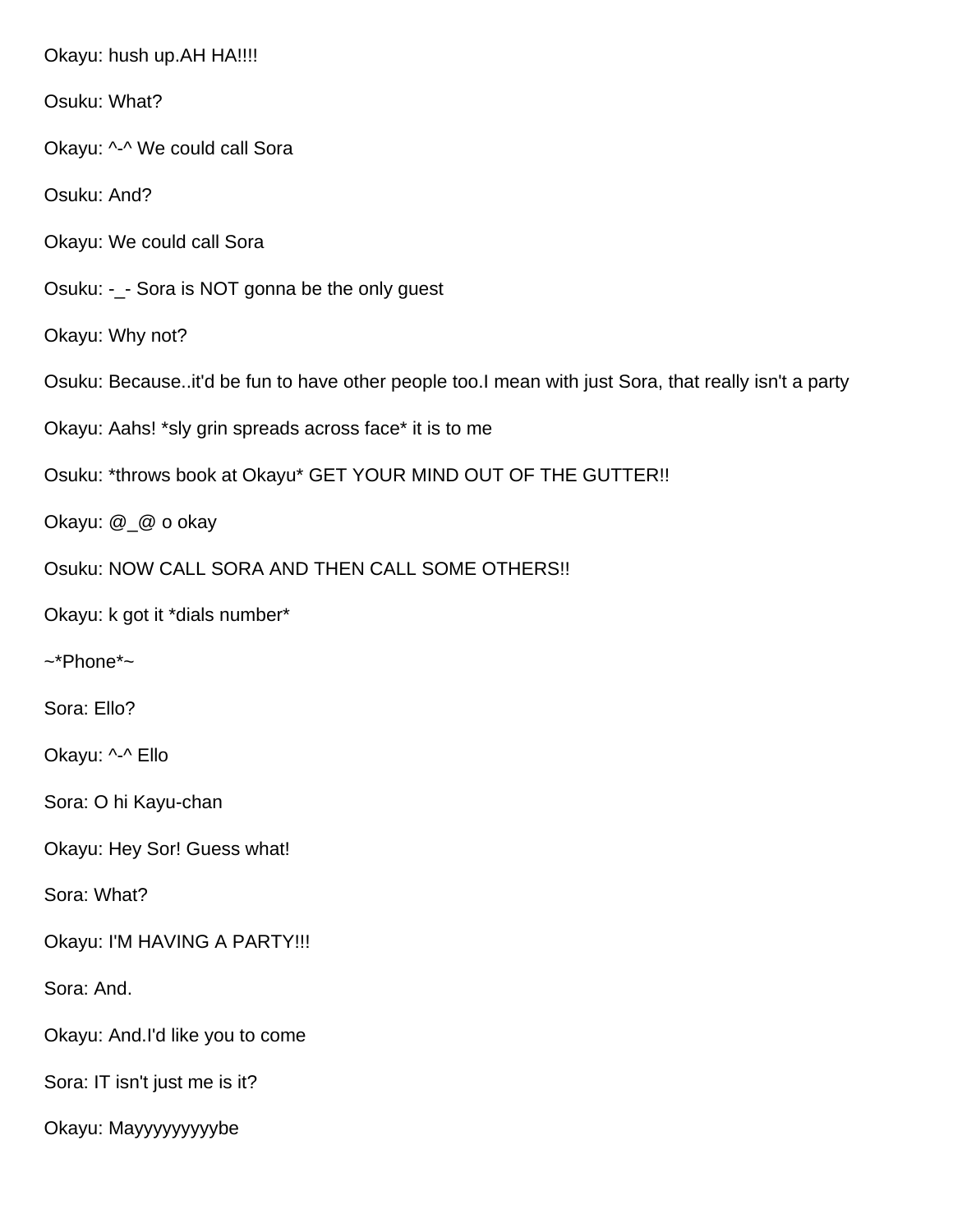Sora: --;; That's it I'm hanging up!!

Okayu: NO NO!!! I was just kidding

Sora: O okay, so who else is coming?

Okayu: You, Riku, you, Kairi.I guess, you, Osuku's gonna be here, you, Cloud, you..

Sora: ALL RIGHT I GET THE POINT!!

Okayu: ^-^ good I'm glad o and before I forget.there's gonna be a special guest

Sora: Who?

Okayu: YOU!

Sora: \*hangs up\*

Okayu: Hey..

~\*Kitchen\*~

Okayu: \*hangs up the phone\*

Osuku: So what'd he say?

Okayu: He said he wanted to marry me so I has to go pick out a dress now

Osuku: o okay.HEY wait a second.WHAT DID HE REALLY SAY BAKA!!

Okayu: ^ ^ He hung up on me.I wonder why?

Osuku: --;; hopeless

Okayu: maybe.I'm hopelessly inlove

Osuku: \*anime fall\*

~\*Sora's House\*~

Sora: \*picks up phone\* hmmmmm..i guess I'll call Riku \*dials Riku's phone number\*

~\*Phone\*~

Riku's mom: Hello? Sora: HEY! Hi it's Sora can I talk to Riku?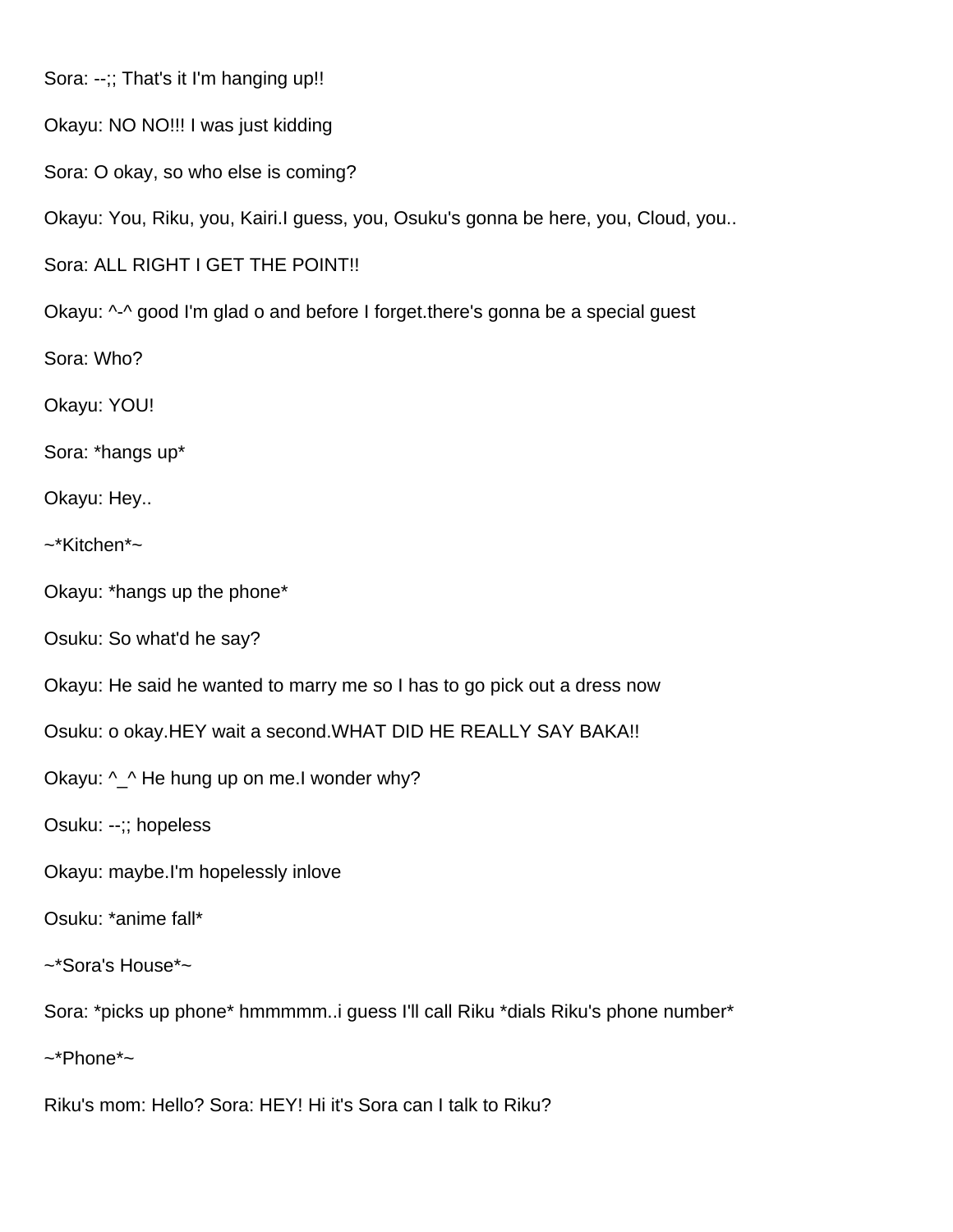Riku's mom: sure hold on

::5 minutes later::

Riku: Ello

Sora: Ello, so did Okayu call you yet?

Riku: Hm? no why?

Sora: o cause she's throwing a party

Riku: She is? Does it include sugar?

Sora: I dunno

Riku: I'll call her k? hold on

Sora: k

~\*Okayu's House.Kitchen\*~

Okayu: K now who's left?

Osuku: Kairi.an Riku

Okayu: ewwwwwww..i think I'll call-

::Phone starts to ring::

Okayu: \*picks up phone\* Ello?

Riku: HEY! So I heard your having a party

Okayu: T\_T Let me guess, Sora told you?

Riku: yep  $\sim$ 

Okayu: Be here at about.now

Riku: OO um ok

Okayu: Tell Kitty to

Riku: WA?

Okayu: \*giggles\* I mean Sora \*hangs up\*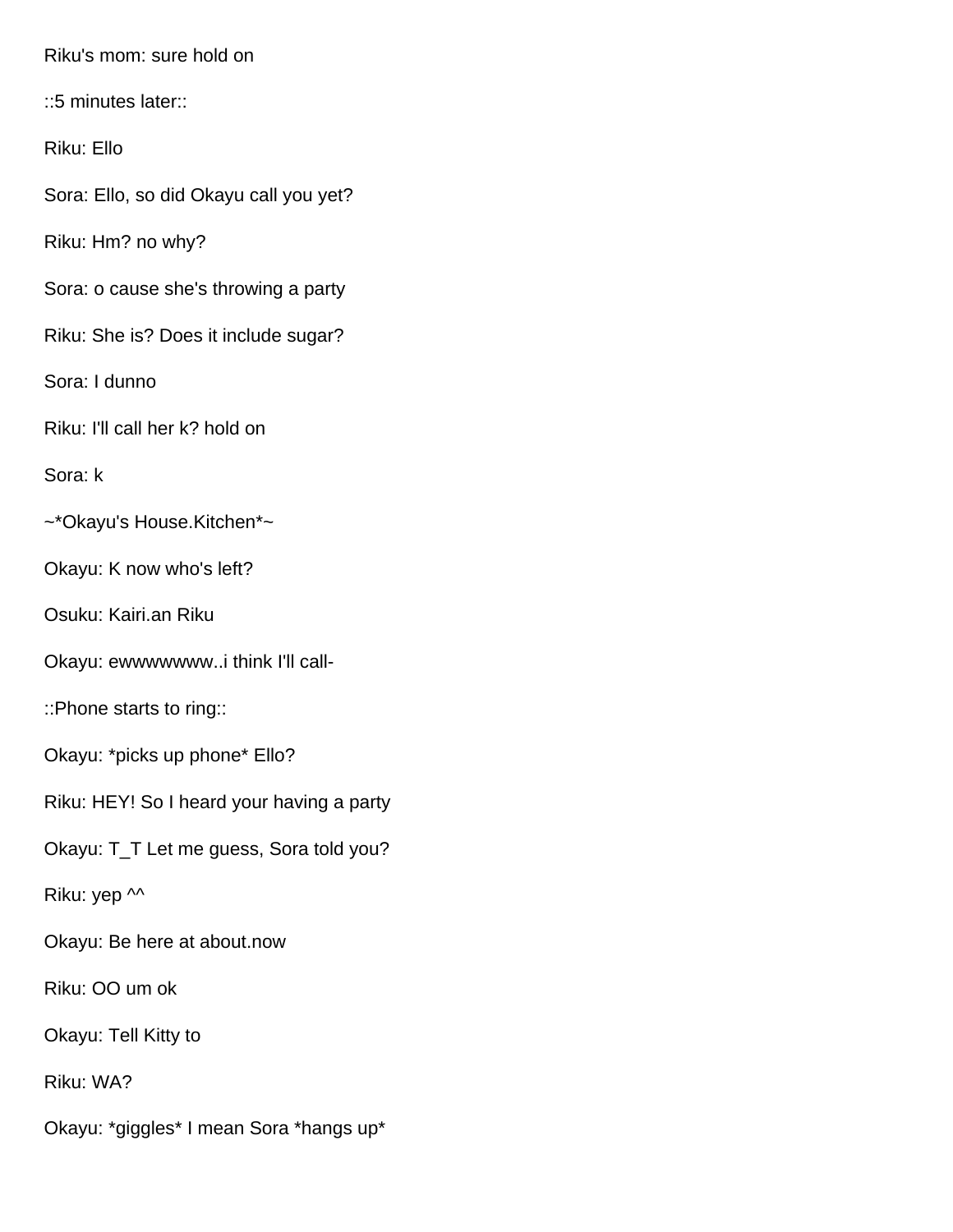~\*Riku's House\*~

Riku: Kitty? \*goes back to Sora\* Guess what.T.T Kitty?

Sora: What?....wait a second.did you jus call me Kitty?

Riku: I didn't call you that Okayu did

Sora: o

Riku: so is it some secret code name or something?

Sora: WHAT! OF COURSE NOT!!!

Riku: -.- uh-huh suuuuuuure. Well anyway, she told me that she wants us over there now so see ya \*hangs up\*

Sora: HEY!!!

\*\*\*\*\*\*\*\*\*\*\*\*\*\*\*\*\*\*\*\*\*\*\*\*\*\*\*\*\*\*\*\*\*\*\*\*\*\*\*\*\*\*\*\*\*\*\*\*\*\*\*\*\*\*\*\*\*\*\*\*\*\*\*\*\*\*

Okayu: K that's all sorry if it wasn't funny.I'm jus starting out..but I promise it will become funny

Osuku: yah so R&R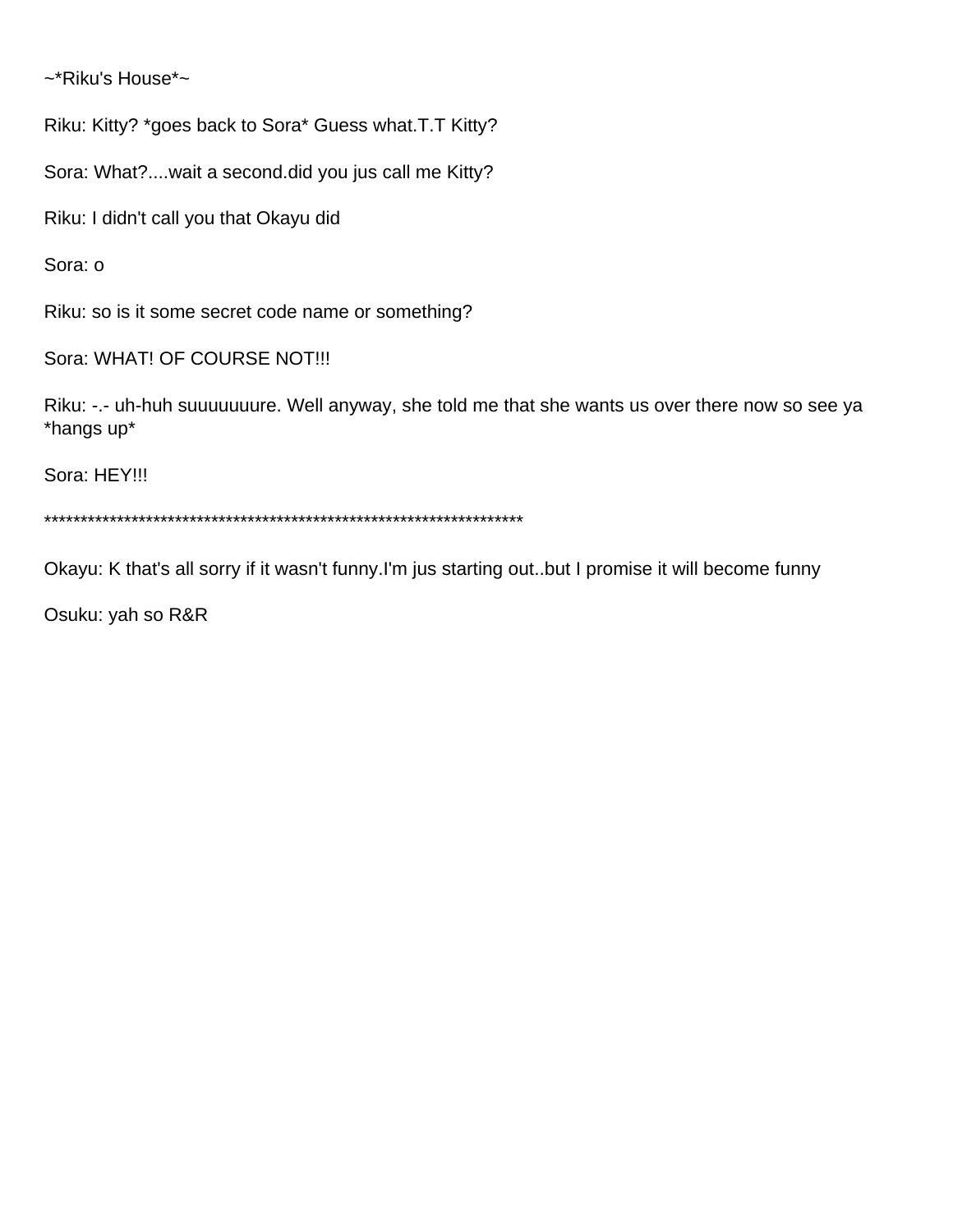## **2 - People Actually Arrive**

<span id="page-6-0"></span>Okayu: ok quick and short here is to my lovely reviewers

TO: Rikuhottie: BE GOOD ERC!! Meliss you have to learn to control him \*shakes head\* anyway thanks for thinking it was so funny

TO: bumbliebee: you like Sora too...WELL YOU CAN'T HAVE HIM!!! \*gets hit with a toaster\* @\_@ I see many many stars \*shakes head and glares at Osuku\* anyways thanks for reviewing and your welcome

TO: Animefreak2003: thanks for the complement on my funny faces, o and the kitty thing is a long story.but I just wuv it \*huggles Sora A.K.A. Kitty\*

DISCLAIMER: I don not own KH.though I wish I owned Sora \*pulls out whip\* MUWHAHHAHHAHHAHAHA!!!

 $\sim$ \*~\*Chapter 2\*~\*~

~\*Okayu's house\*~

Okayu: \*paces back and forth\* where are they? Their taking to long

Osuku: --;; it hasn't even been a minute yet

Okayu: ^\_^;; I know

Osuku: \*anime fall\*

Okayu: \*shrugs and continues pacing\*

:: The doorbell rings and Okayu rushes to it like a beaver on wood::

Okayu: \*opens the door\* RIIIIIIIIIKU!!! \*huggles Riku\*

Riku: uh?...hi

Okayu: \*lets go and sees Sora behind him\* S-S-S-SORA!!! \*tackles Sora\*

Sora: OAF! \*falls to the ground\*

Osuku: Sora I didn't know you were so frisky!

Sora: WHAT?! \*sees the position Okayu and him were in and blushes\* Okayu do you mind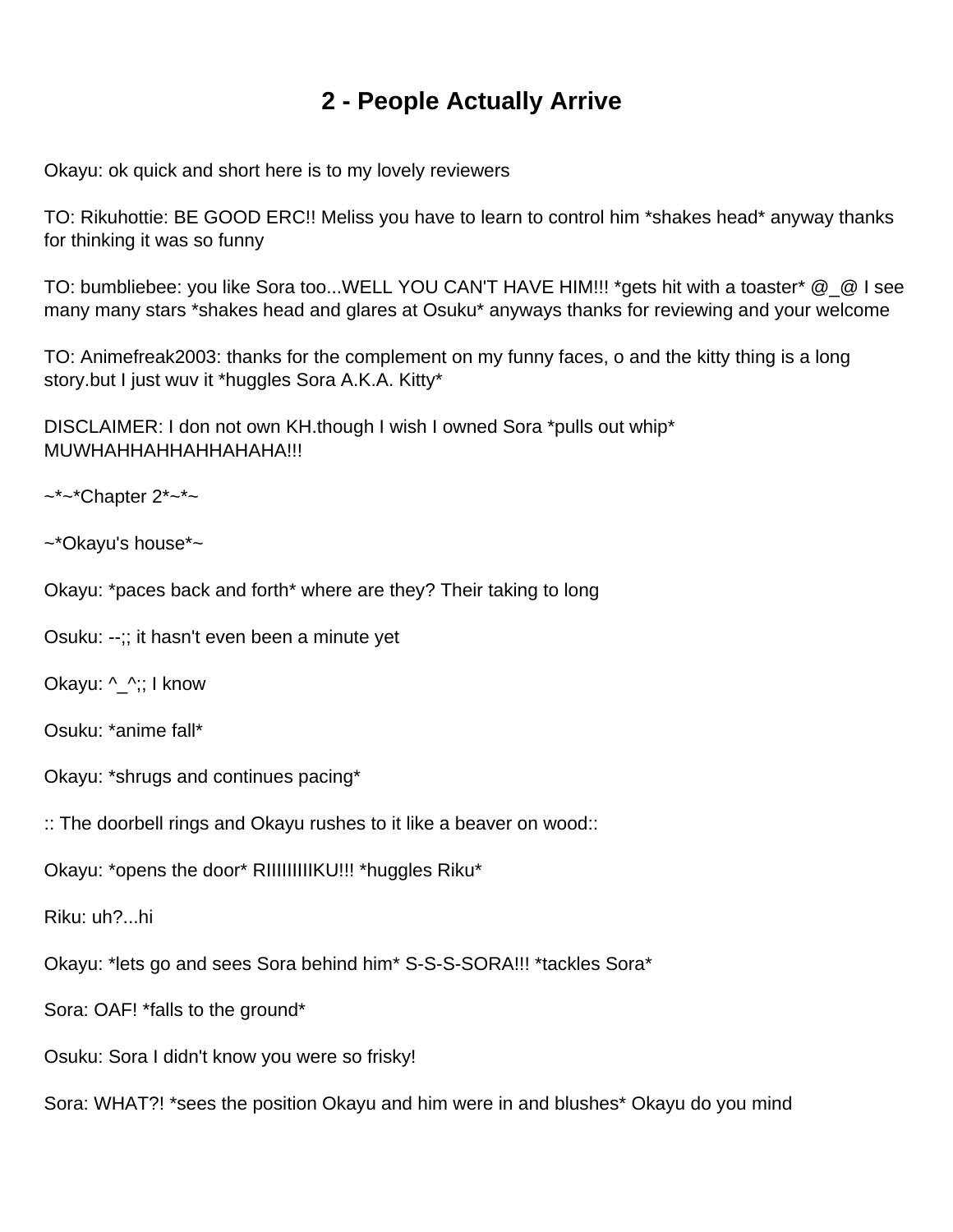Okayu: \*sees to and gets up also blushing\* no not really \*tackles Sora again\*

Sora: OO

Riku: O.o think we should help him

Osuku: no. but we will anyway

Riku: \*nods\*

Osuku: \*pries Okayu off of Sora\*

Okayu: SORA!!!

Riku: \*laughs\*

Sora: \*-.- that wasn't funny

Riku: I found it hilarious

Sora: --;; yeh thanks Riku

Riku: anytime, anytime

Sora: \*gets up and kicks Riku were it hurts\* THAT'S FOR BEING SUCH A LOUSY FRIEND!! \*walks away\*

Osuku & Okayu: \*laughing hysterically\*

Riku: \*topples to the floor\* ow..

Osuku: what is Sora PMS'ing?

Sora: \*turns around\* I'M A GUY IDIOT!!

Osuku: o you are?

Sora: why I OUTTA!!!

Osuku: OKAYU HELP!!

Okayu: ok \*tackles Sora\*

Sora: ACK!

Okayu: \*huggles Sora\* I love to play football ^\_^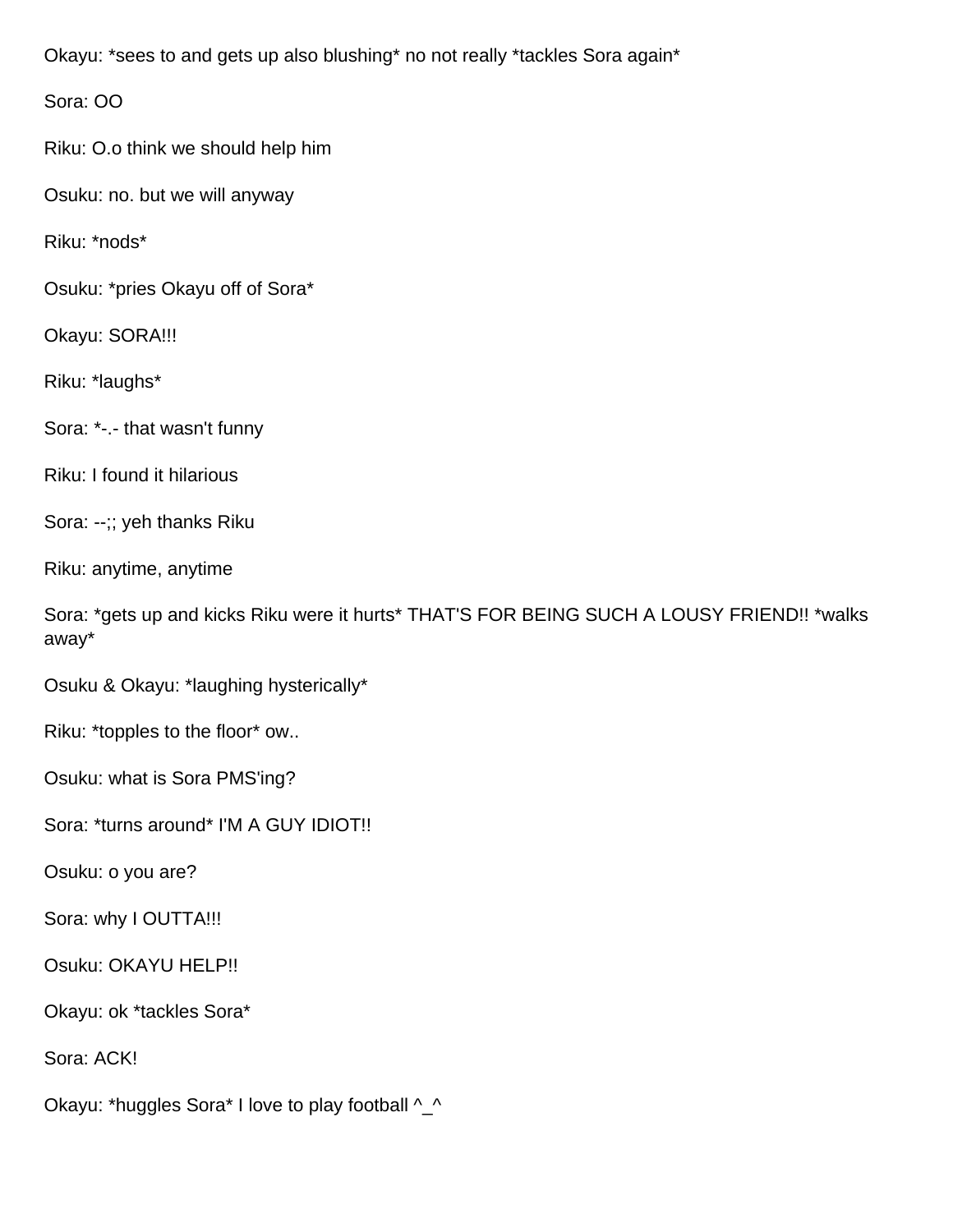Sora: O.o Kairi: \*walks in\* HEY GUYS!!

Osuku: Hey Kai

Riku: \*squeaks\*

Okayu: hi hi

Sora: \*is out of oxygen\*

Kairi: \*points\* YOU KILLED SORA!!

Okayu: \*looks at Sora\* NOOOOOOOOOOO!! \*let's go of him\*

Sora: \*gasps for air\*

Okayu: HE LIVES!! \*huggles Sora again\*

Sora: X\_X

Osuku & Kairi: HE DIES!!

Okayu: NOOOOOOOO!! \*let's go of Sora\*

Sora: \*gasps for air\*

Okayu: HE LIVES!! \*huggles Sora again\*

Sora: X\_X

:: This goes on for about 10 minutes::

Okayu: HE LIVES!! \*is about to huggle Sora when Sora pushed her off\*

Sora: ENOUGH!!

Osuku & Kairi: zzzzZZZZZZZZZZZZZ

Riku: \*squeak\*

Okayu: \*falls to the ground\* ow

Sora: \*goes into the kitchen to find a frying pan and a metal spoon\*

Okayu: \*turns chibi and follows Sora\*

Sora: \*finds what he's looking for and heads back to the living room\*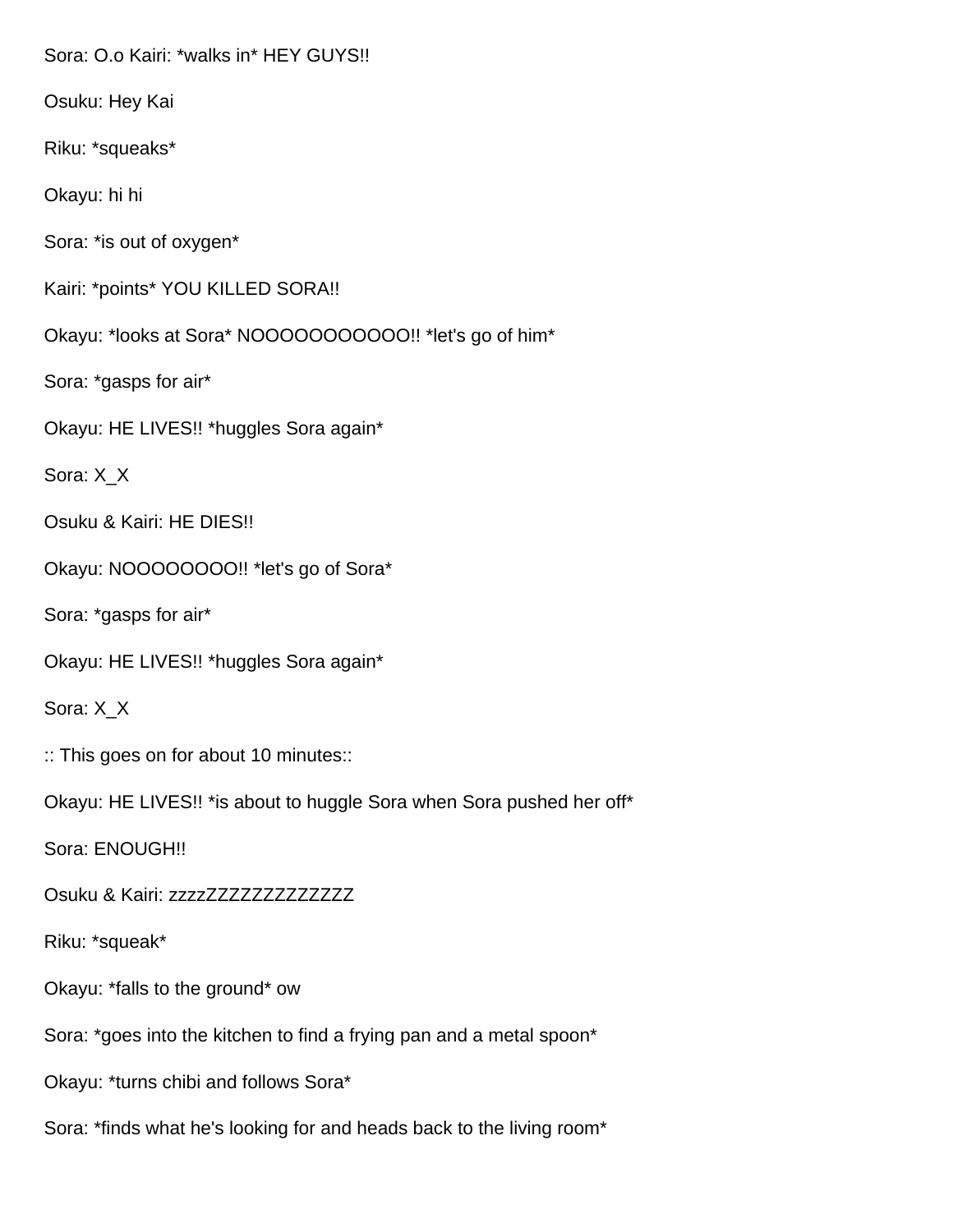Chibi Okayu: \*follows and stops\* Sora: \*bangs the metal spoon and frying pan together\* Chibi Okayu: \*flies across the room\* Osuku & Kairi: OO Riku: \*tries to cover ears\* Sora: >.< damn that was loud Osuku: naw Sora it would be quiet -\_\_- Sora: --;; Kairi: OOOOO!! Sora cursed!! I'm telling your mommy!! Sora: O.O don't do that Kairi: \*heads for the door\* Sora: ACK! NOOOOO!!! Kairi: \*falls to the floor\* Sora: OO uhhhh I didn't do IT!! \*runs and hides\* Riku: neither did I!! \*limps to another hiding spot\* Cloud: IT WASN'T ME!!! Osuku: where'd you come from -\_- Cloud: ummmmm \*runs and hides too Osuku: \*shakes head\* Kairi: @\_@ I'm not dead.. Chibi Okayu: \*is attached to Kairi's legs\* you weave Sorwa awone!! Osuku: OO she's chibified

Kairi: is that bad?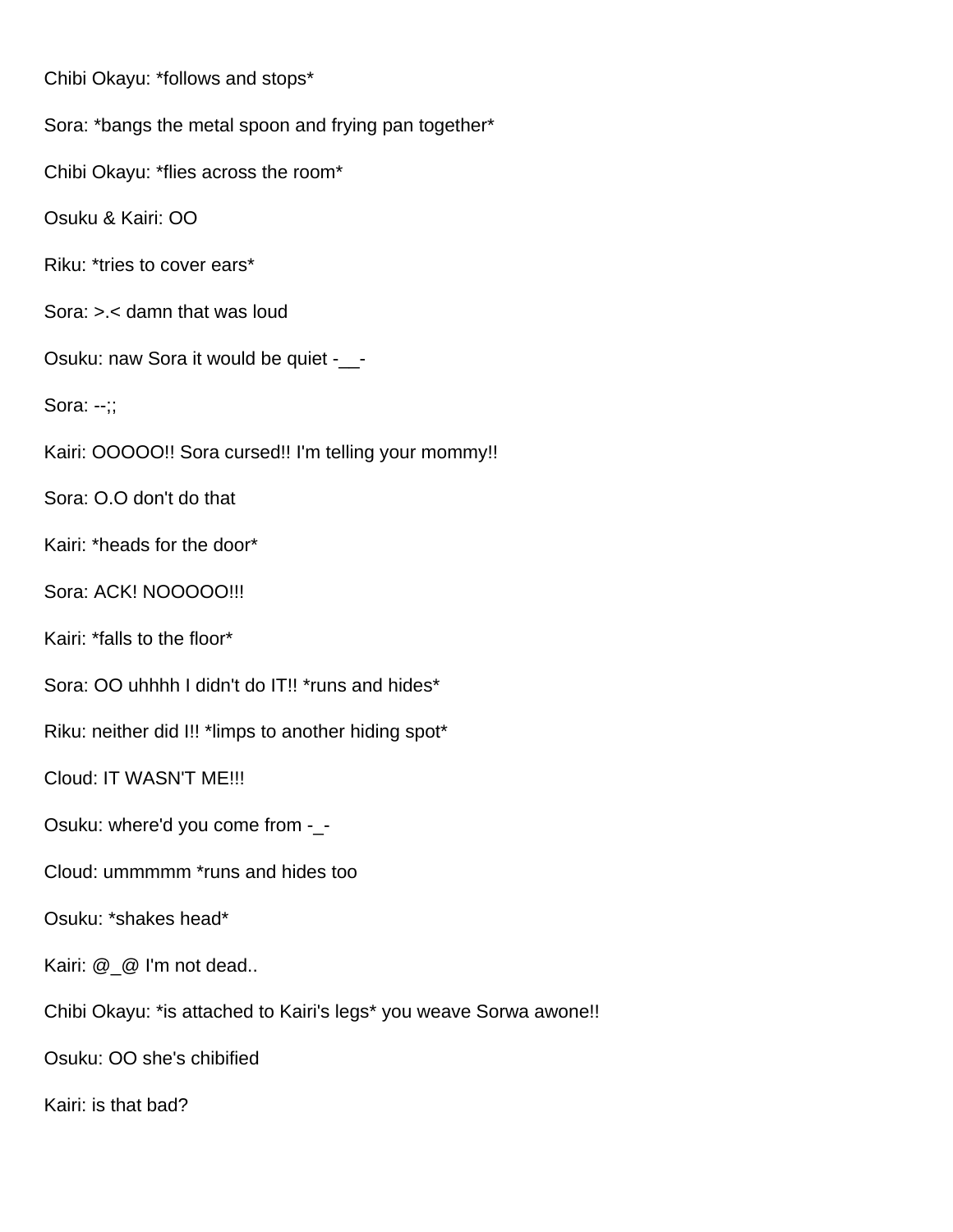Osuku: no.that makes her TOTALLY DEFENSELESS!! \*pulls out all her torture weapons\*

Kairi: EEK!! \*grabs Chibi Okayu and moves out of the way\* OSUKU!!!

Osuku: I was only kidding ^-^ besides I would NEVER kill my hikari \*crosses fingers behind back\*

Kairi: --;; uh-huh sure ya were

Chibi Okayu: Tank you Kaiwi \*sticks tongue out at Osuku then put it back\* evil Osukwu \*runs off to find Sora\*

Kairi: ^\_^

Osuku: -.-

~\*Somewhere in the house\*~

Sora: \*breathes heavy\* I hope they won't find me here \*hears foot steps\* O.o I spoke to soon

::The door opens::

Chibi Okayu: \*attaches to Sora's legs\* SORWA!!

Sora: huh? Sorwa? \*looks at Okayu's smallness\* HEY! you're a chibi?

Chibi Okayu: \*rubs her head against Sora's leg\* Kitty

Sora: Oo

~\*Somewhere else\*~

Riku: \*huddles in a corner\* they'll never find me here \*hears a rustling\* OO

::a mouse comes towards Riku::

Riku: EEK!! A MOUSE!! \*covers mouth\*

~\*Kitchen\*~

Osuku: they got to be somewhere.

Kairi: -.- did you not just hear that scream?

Osuku: I heard  $\wedge$ ;;

\*\*\*\*\*\*\*\*\*\*\*\*\*\*\*\*\*\*\*\*\*\*\*\*\*\*\*\*\*\*\*\*\*\*\*\*\*\*\*\*\*\*\*\*\*\*\*\*\*\*\*\*\*\*\*\*\*\*\*\*\*\*\*\*\*\*\*\*\*\*